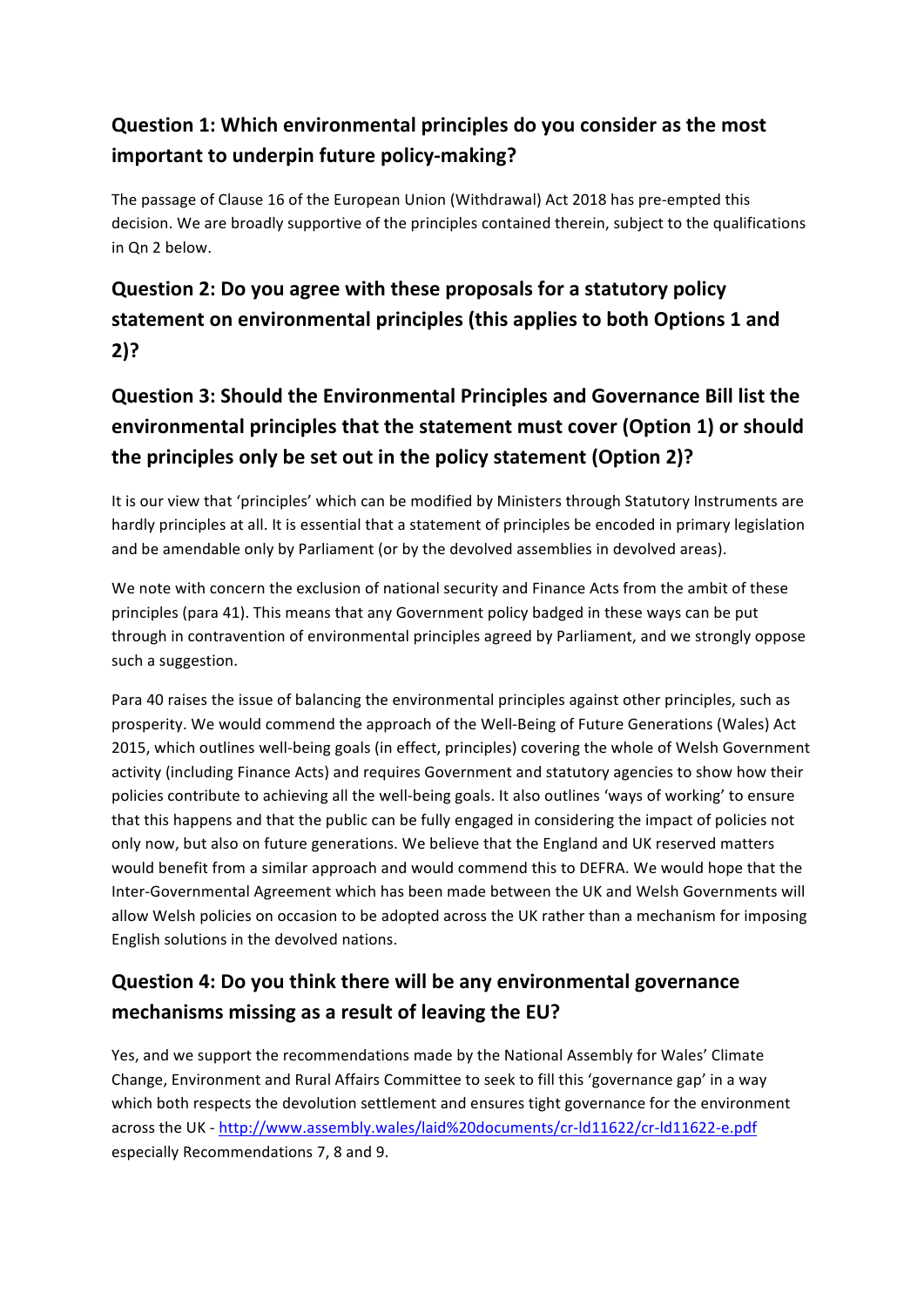### **Question 5: Do you agree with the proposed objectives for the establishment** of the new environmental body?

As the consultation document states, there needs to be clarity regarding the body's role with regard to devolved matters, and the interaction between devolved and reserved responsibilities under the current devolution settlement and under any UK Frameworks agreed under the terms of the Intergovernmental Agreement. We are especially concerned at the possibility of a single UK agency having oversight of both reserved matters and matters which relate only to England, as there is a danger of 'mission creep' between these responsibilities and of conflict between the UK/England agency and devolved agencies. We believe that it may be necessary to have a UK and an England agency, or at least clearly delineated departments within the same agency, as well as bodies acting in the devolved nations.

With regard to reserved matters we are concerned that the objectives for the body as described in para 79 do not seem to include any enforcement function. Acting as "a strong ... voice for environmental protection and enhancement" is commendable, but – sadly – is unlikely to be enough to prevent breaches of the environmental principles by other agencies and private bodies. See also Qns 8 & 9 below.

#### **Question 6: Should the new body have functions to scrutinise and advise the** government in relation to extant environmental law?

Yes, subject to clarity regarding its role (if any) with regard to devolved legislation. The body must have expertise in the current UK devolved constitution as well as in environmental matters per se.

## **Question 7: Should the new body be able to scrutinise, advise and report on** the delivery of key environmental policies, such as the 25 Year Environment **Plan?**

Yes, with regard to England.

## **Question 8: Should the new body have a remit and powers to respond to and** investigate complaints from members of the public about the alleged failure of government to implement environmental law?

Yes, with regard to England. We do not understand why para 94 states that any declaration by the body "would not be legally binding". We believe that there should be consideration of a body with quasi-judicial functions rather than one with advisory capacity only.

## **Question 9: Do you think any other mechanisms should be included in the** framework for the new body to enforce government delivery of **environmental law beyond advisory notices?**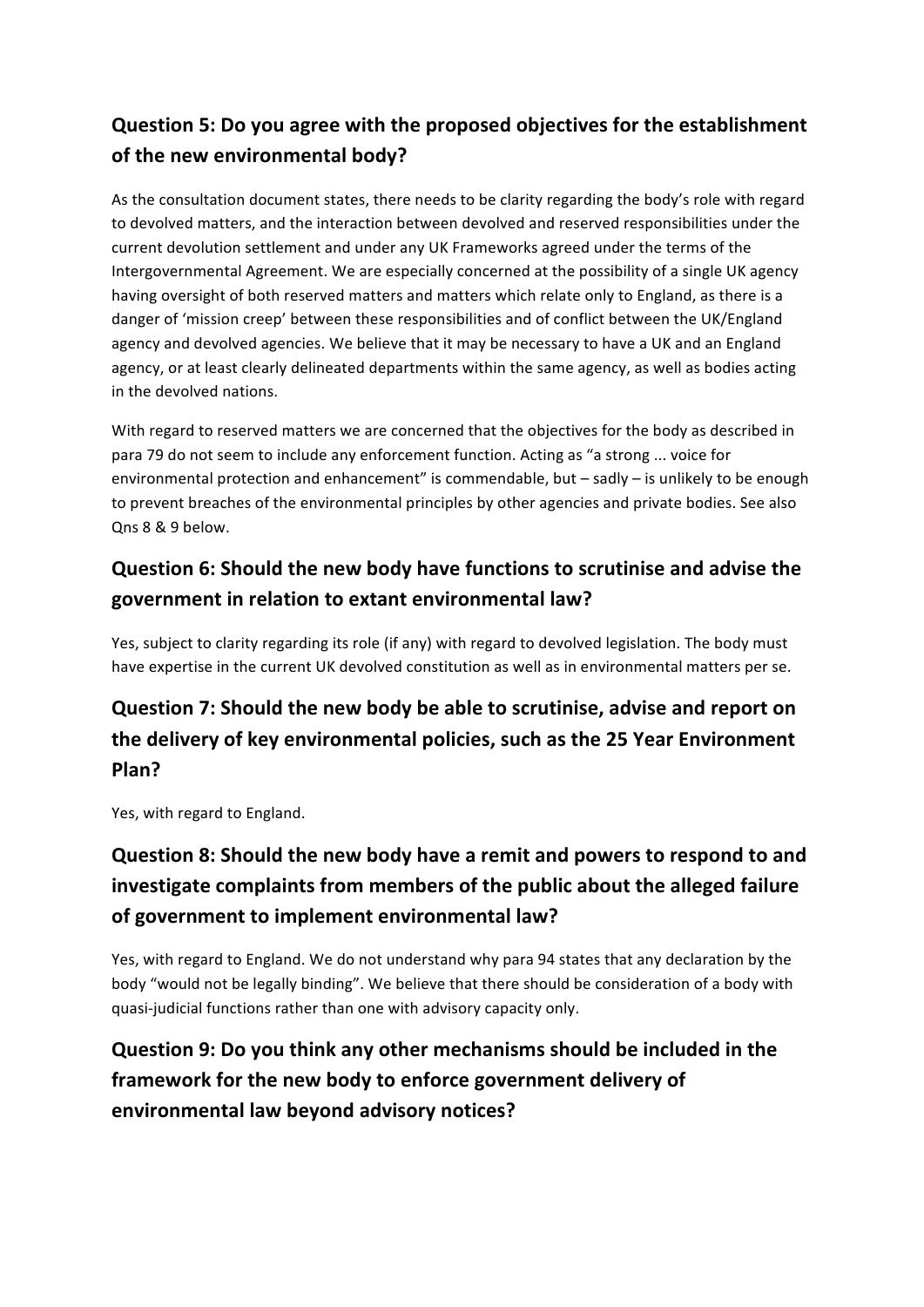Yes, at the very least, all the mechanisms outlined in paras 105-107 should be available to the body.with regard to England (and we believe that similar functions should exist with regard to Wales through a Welsh body or by agreement with a UK body).

# **Question 10: The new body will hold national government directly to** account. Should any other authorities be directly or indirectly in the scope of the new body?

The wording of this question and the section preceding it (paras 113-118) illustrate the difficulty of establishing a coherent remit for a body covering both UK reserved and England only matters. The UK Government is both the "national government" for the UK, from which many areas are devolved to the devolved parliaments, and the "national government" for England, responsible in England for those devolved areas. The distribution of functions between "national" and local government is different in each of the four nations, and is also different in some parts of England (subject to devolution deals) as compared to others. This patchwork of responsibility at different levels requires careful thought in establishing the new body, in respect of:

- Ensuring that Government at one level cannot avoid scrutiny by simply devolving responsibility for a particular area to another level not covered by the new body; and
- That there is expertise within the body, including the right of appointment to its governing body, relating to all levels of government with regard to which it will carry out functions.

We would recommend extensive and detailed consultation with the devolved administrations, local government representatives from all four nations, and non-departmental public bodies in all four nations prior to laying legislation on this matter.

## **Question 11: Do you agree that the new body should include oversight of** domestic environmental law, including that derived from the EU, but not of **international environmental agreements to which the UK is party?**

We support the inclusion of both EU derived and purely domestic law within the remits of all UK and devolved environmental bodies post Brexit, as the distinction between these types of law will gradually erode as changes are made outside the EU.

We also believe that the new UK body should have at least an advisory role with regard to other International environmental agreements to which the UK is party. It seems perverse that important International treaties which affect how environmental principles are effected in the UK should be completely outside the remit of such a body. We understand the argument for existing enforcement (as opposed to advisory) functions to remain in the hands of the international bodies where they currently reside.

## **Question 12: Do you agree with our assessment of the nature of the body's role in the areas outlined above?**

We support the current work of the Committee on Climate Change and believe that the two bodies (and any devolved bodies) should be required to work closely together on their respective remits.